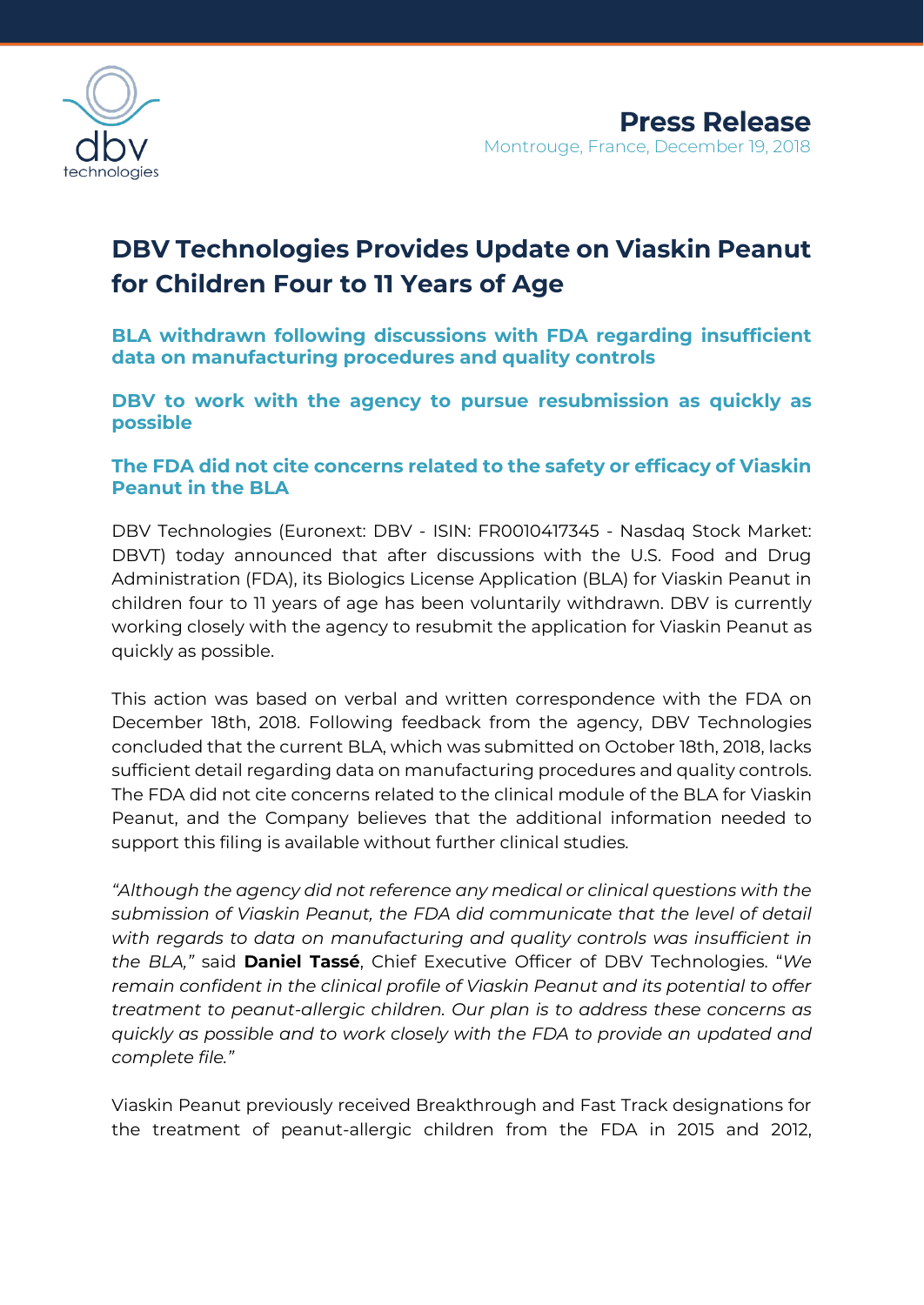

respectively. DBV anticipates that all ongoing clinical trials with Viaskin Peanut will continue as planned.

## **DBV will be hosting an investor call today at 5:30 pm ET. The information for joining is as follows:**

| <b>Dial-In:</b>  | 1 (888) 424-8151 Audience US Toll Free |
|------------------|----------------------------------------|
|                  | 1 (847) 585-4422 Audience US Toll      |
| <b>Passcode:</b> | 6097 919#                              |

### About DBV Technologies

DBV Technologies is developing Viaskin®, a proprietary technology platform with broad potential applications in immunotherapy. Viaskin is based on epicutaneous immunotherapy, or EPIT®, DBV's method of delivering biologically active compounds to the immune system through intact skin. With this new class of self-administered and non-invasive product candidates, the Company is dedicated to safely transforming the care of food allergic patients, for whom there are no approved treatments. DBV's food allergies programs include ongoing clinical trials of Viaskin Peanut and Viaskin Milk, and Montrouge, France, October 22, 2018 preclinical development of Viaskin Egg. DBV is also pursuing a human proof-of-concept clinical study of Viaskin Milk for the treatment of Eosinophilic Esophagitis, and exploring potential applications of its platform in vaccines and other immune diseases. DBV Technologies has global headquarters in Montrouge, France and New York, NY. The Company's ordinary shares are traded on segment A of Euronext Paris (Ticker: DBV, ISIN code: FR0010417345), part of the SBF120 index, and the Company's ADSs (each representing one-half of one ordinary share) are traded on the Nasdaq Global Select Market (Ticker: DBVT).

#### Forward Looking Statements

This press release may contain forward-looking statements and estimates, including statements regarding the potential of Viaskin Peanut and Company's regulatory plans regarding Viaskin Peanut, particularly with respect to the Company's expectations regarding its plan to resubmit its BLA to the FDA and whether any additional clinical trials may be required to support the BLA resubmission. These forward-looking statements and estimates are not promises or guarantees and involve substantial risks and uncertainties. At this stage, the products of the Company have not been authorized for sale in any country. Among the factors that could cause actual results to differ materially from those described or projected herein include uncertainties related to the Company's ability to address the concerns raised by the FDA with respect to its BLA, as well as those associated with regulatory reviews and approvals and clinical trials more generally. A further list and description of these risks, uncertainties and other risks can be found in the Company's regulatory filings with the French Autorité des Marchés Financiers, the Company's Securities and Exchange Commission filings and reports, including in the Company's Annual Report on Form 20-F for the year ended December 31, 2017 and future filings and reports by the Company. Existing and prospective investors are cautioned not to place undue reliance on these forward-looking statements and estimates, which speak only as of the